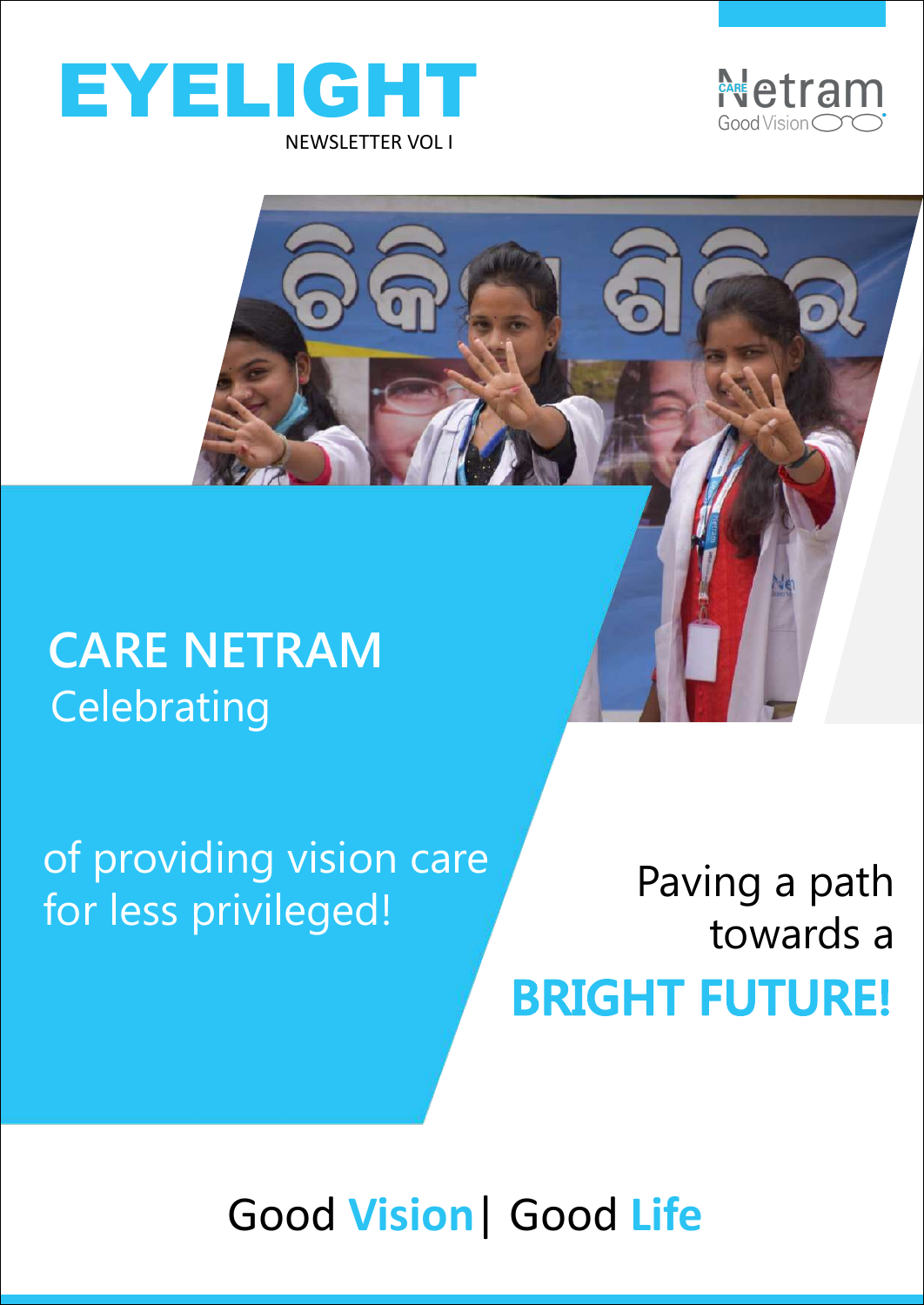

### **ONGOING PROJECTS**



Eyes are the most essential part of our being. Majority of the people rely on their vision to make a living. However, lack of adequate infrastructure, equitable geographical distribution and affordable vision care are some of the prerequisites to quality eye care especially in suburban and rural areas.

As per WHO, more than 950 million people across the globe cannot afford glass and eye check-ups. This affects learning and earning capacity of the less privileged. Good health and wellbeing are dependent on affordable and accessible eye care.

### **BRIDGING VISION CARE GAP**

Care Netram shares vision with One Dollar Glasses, Germany to enable the less privileged with better vision. We aim to provide the needy with free eye checkups and door to door affordable glasses. Our special arena of work lies in the rural areas and the areas below poverty line to ensure better vision care.

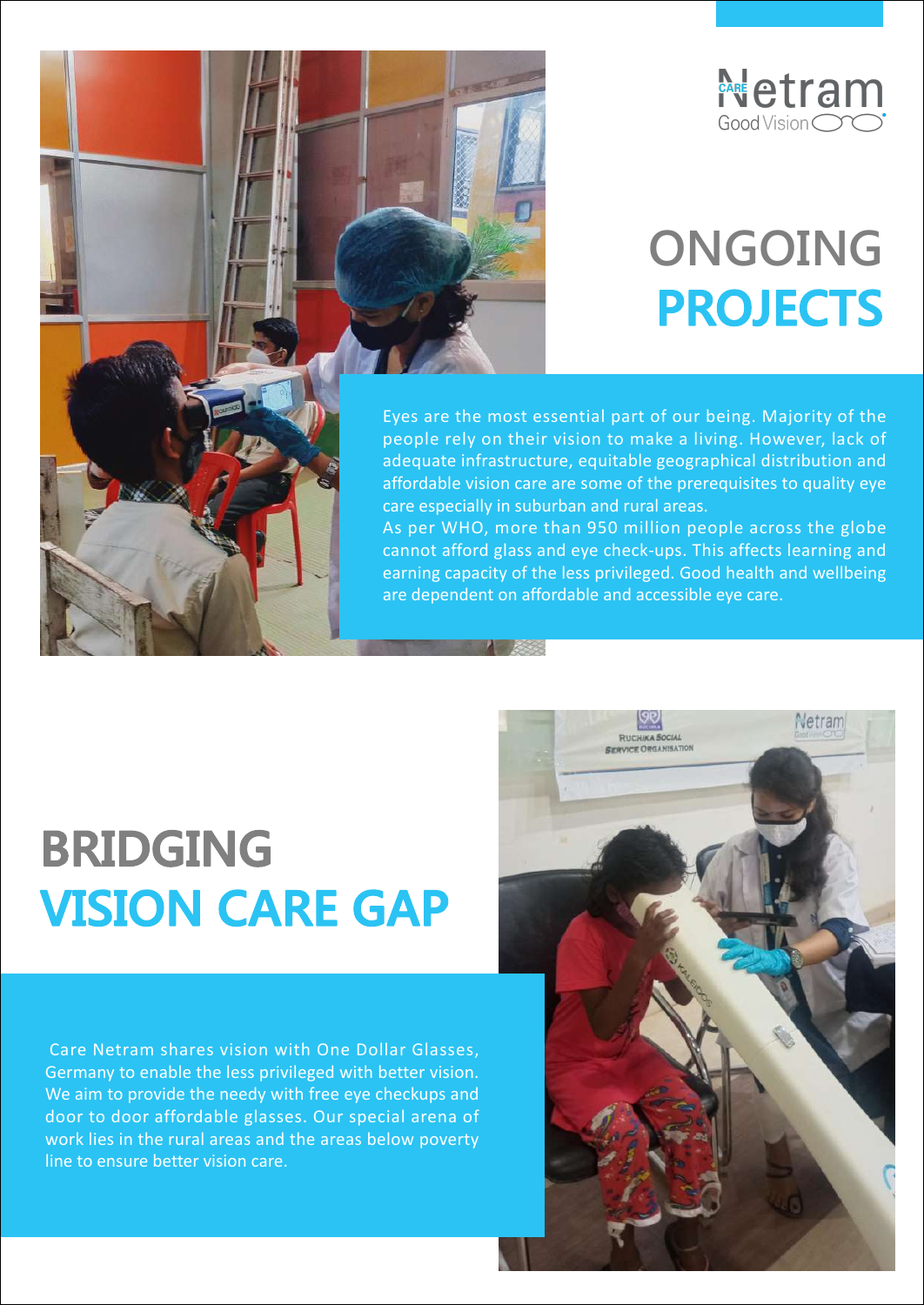

# **OUR<br>SOCIAL IMPACT OPER**

**Highlights of the month Organizing community camps**

**Outreaching Odisha**

#### **115**

community Camps conducted in 8 districts of Odisha

Organized by our

Field Force of Good Vision Technicians and Optometrists

#### Overall

spectacles dispensed in 2021

#### **50+**

Free eye tests conducted

spectacles dispensed in October Overall **1,755**<br>**10,427** spectacles

# **OPERATIONS**

**Locally made eye glasses with German Technology**

Care Netram in partnership with OneDollarGlasses gives access to affordable and accessible vision care. Metal frames are produced on custom-made bending machine. The machine requires no electricity and is virtually maintenance free. The materials are sourced from Germany 25,000+ and produced locally which ensures quality and affordability.

Care Netram trains rural youths and women to become opticians and eyewear producers. So far, we have educated 100+ good vision technicians in Odisha, India. **1,755**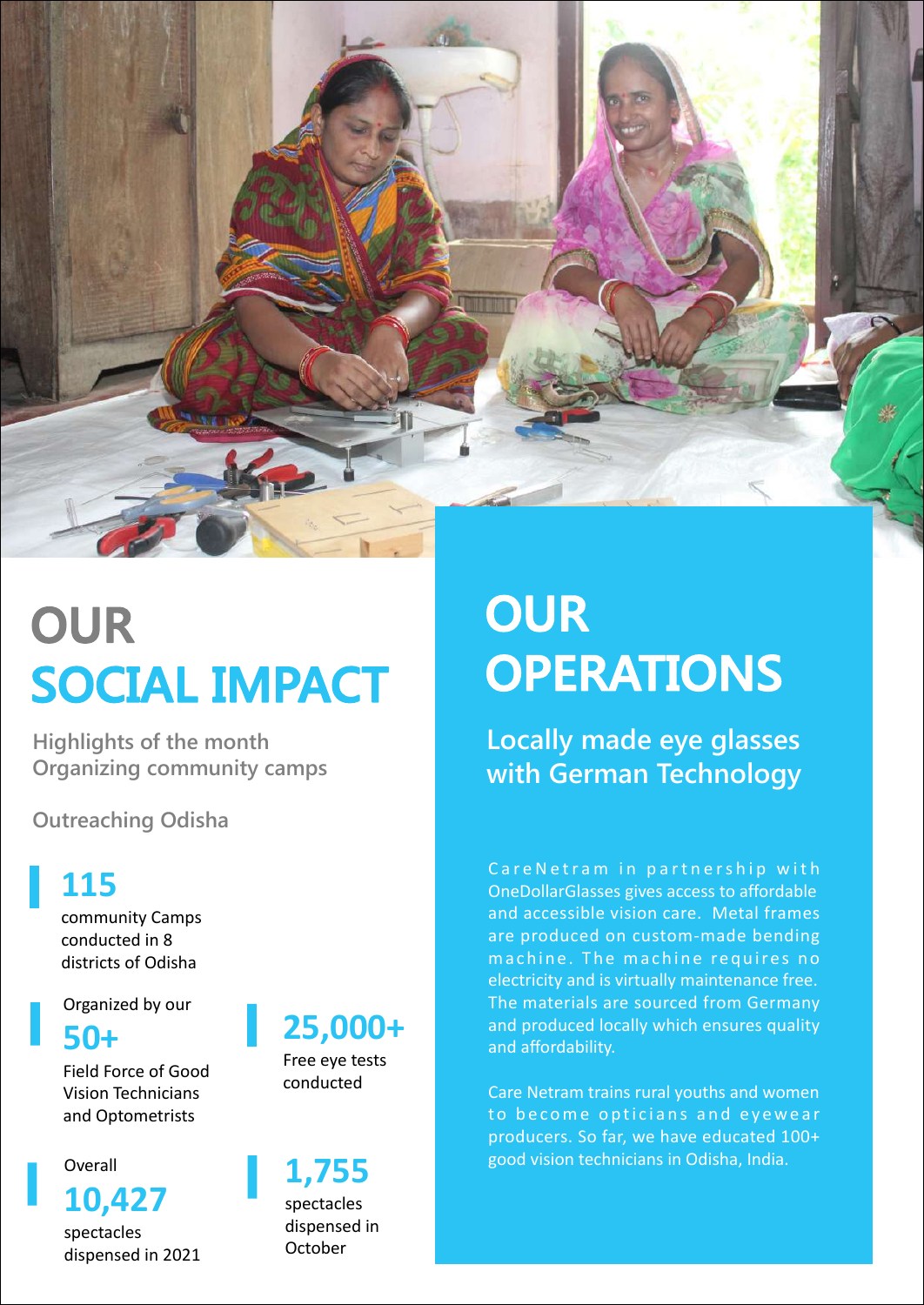

# **SPREADING AWARENESS OF VISION CARE**

**We believe that prevention is better than cure**

Care Netram ventures rural areas to spread awareness about vision care. The team interacts with the people to generate awareness about eyecare and encourage patients to take free eye screening offered by CareNetram to combat eyesight problems and avoid blindness.

# **GIVING THE<br>GIFT OF SIGHT TO THE NEEDY**

# **Sponsoring Cataract surgeries**

We sponsored 171 cataract surgeries in October, 2021

Overall 1,116 Surgeries sponsored in 2021

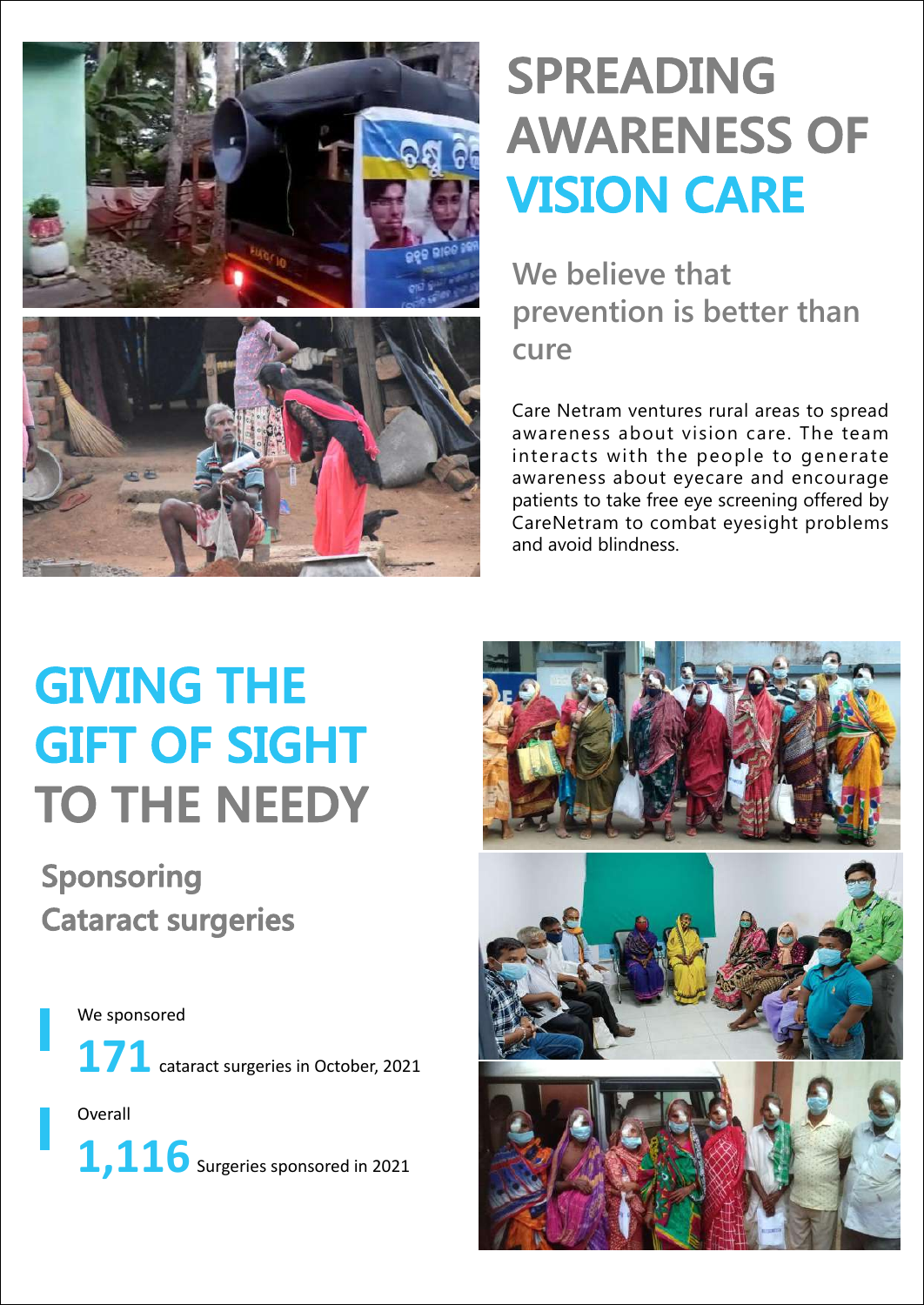

# **IMPACT IN LIVES**



Vision deterioration impacts the livelihood of people and lower financial stability does not permit them to take expensive eye treatment. CareNetram enlightens the lives of the people with free eye screening and increase awareness about the need for vision care. In 2021, we dispensed 10427 spectacles along with free eye test for the rural people who could not afford expensive care treatment.

# **COMMEMORATING WERLD** WORLD SIGHT DAY Care Netram celebrates World S

**Organizing eye camp at All Metrangers old age home**

Impaired vision makes older life vulnerable and dependent. 80% of vision impairment is avoidable! Care Netram comes forward to support the senior citizens in old age homes with eye camps.

We observed world Sight Day with Eye Camp at old age home. Our dedicated team conducted eye screening of elderly people and offered affordable spectacles to the **m** celet needy.

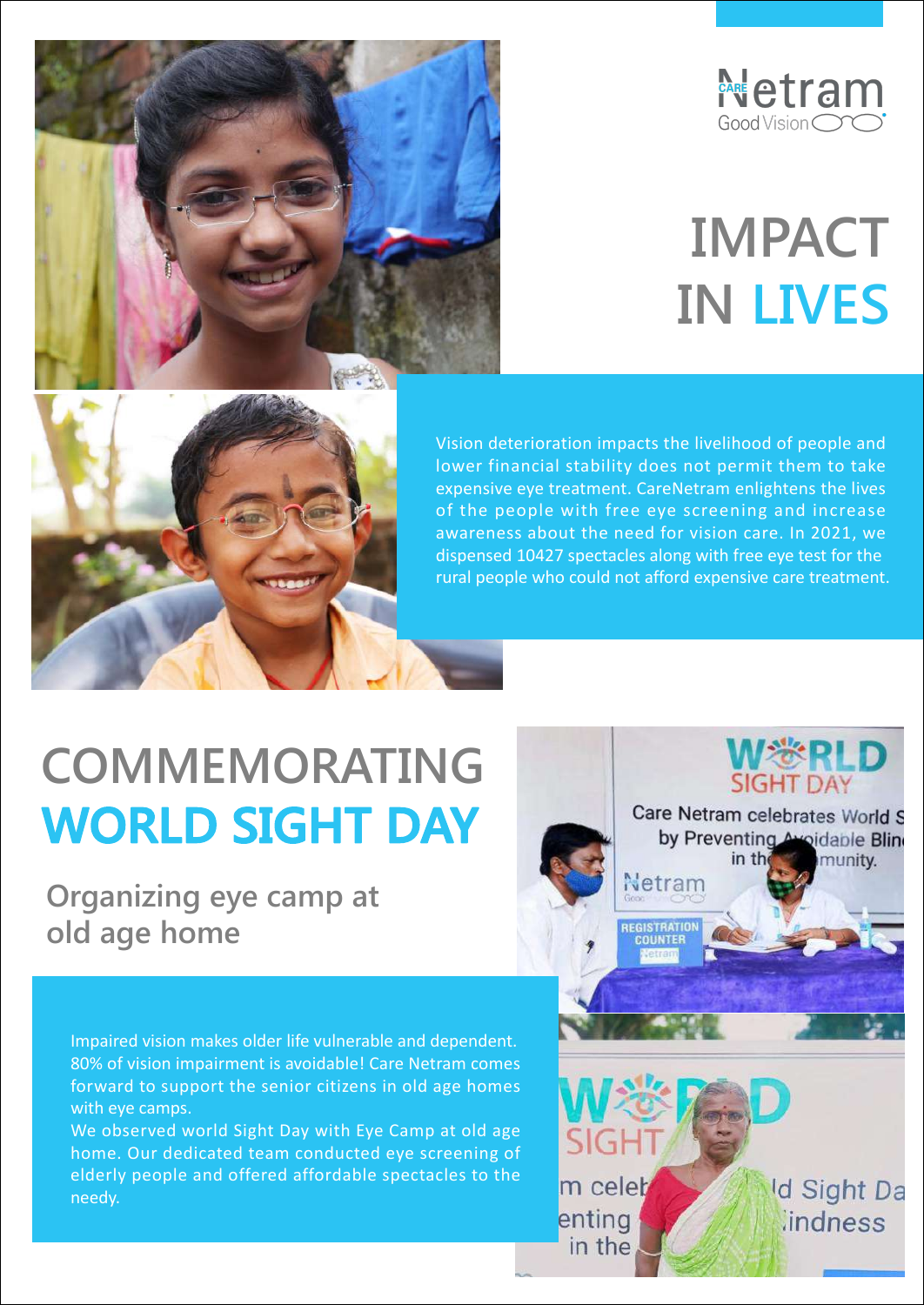# **VISION TOWARDS BETTER FUTURE!**



#### **Young children are our future - Supporting school children with affordable vision care**

80% of what children learn are vision based. Children with vision impairment are needlessly suffering that could be discontinued. Care Netram takes a pledge to help young children having limited access to eye care with accessible and affordable eyecare.

#### Eye Health Check Camp part of 25k School Screening Project:

- In October 2021, we have covered 18 schools offering 1634 eye check ups to school students
- Over the year we have covered 3000 eye tests for young students in 2021



October 2021.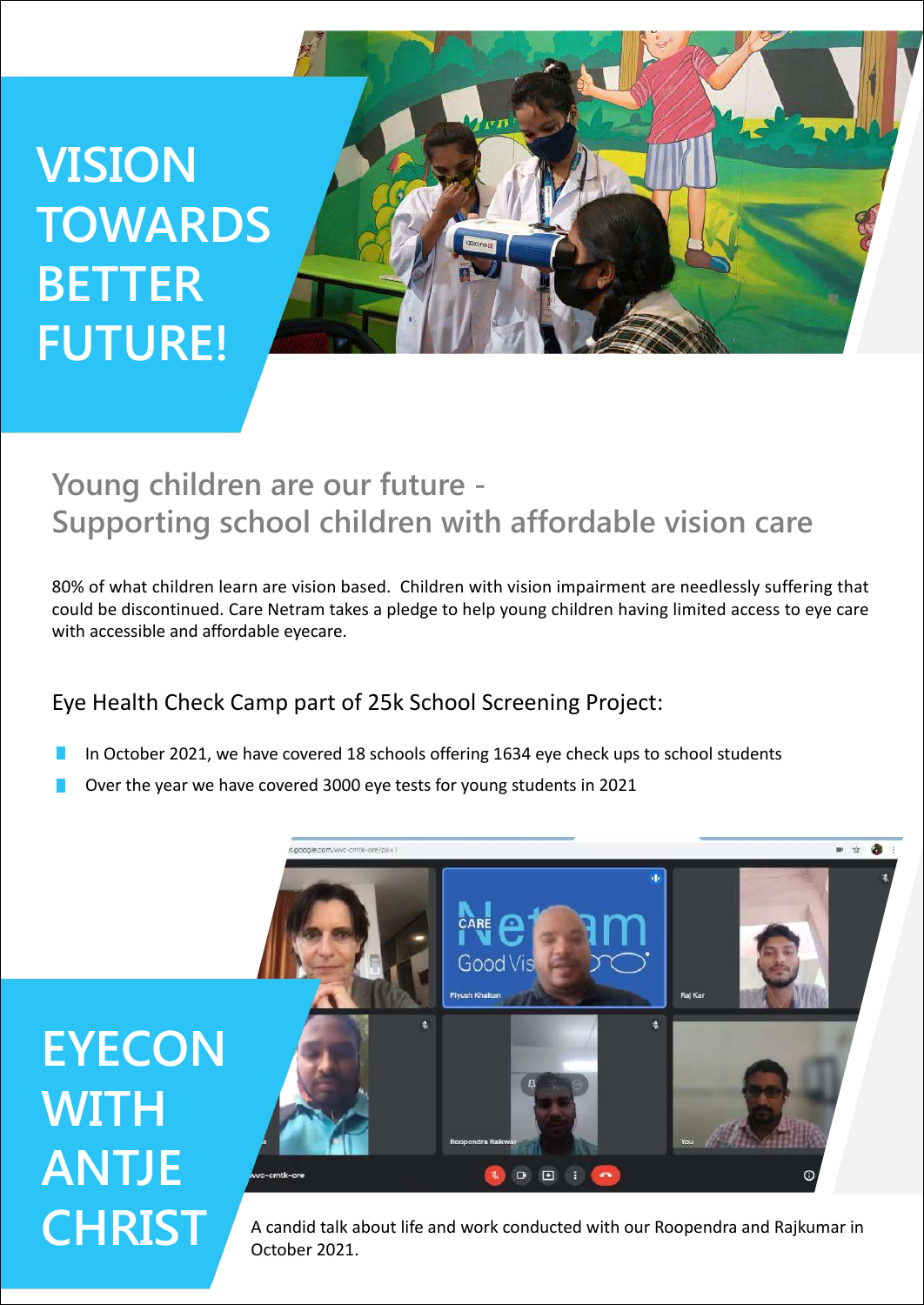

tetra

Good Vision C

CareNetram has open a new vision center in Bhubaneswar to create awareness about eye health, content free eye check ups and provide affordable eye glasses to the community. We organized puja to inaugurate the new location as per Indian traditions. In a solemn ritual, we asked God's favor and seek God's blessings to successfully carry forward the good cause.



### **WE ARE GROWING**

#### **More Volunteers | More partners | More beneficiaries**

The volunteers and members of the organization support us in this endeavor by contributing their time and skills as we continue to serve the community at large.

#### **New Trainees**

15 trainees completed their classroom training to join Care Netram as Good Vision Technician Trainee

#### **New Joinees**

Our New Optometrist Pooja Kumari Joined us in October, she is now engaged in School Camps.